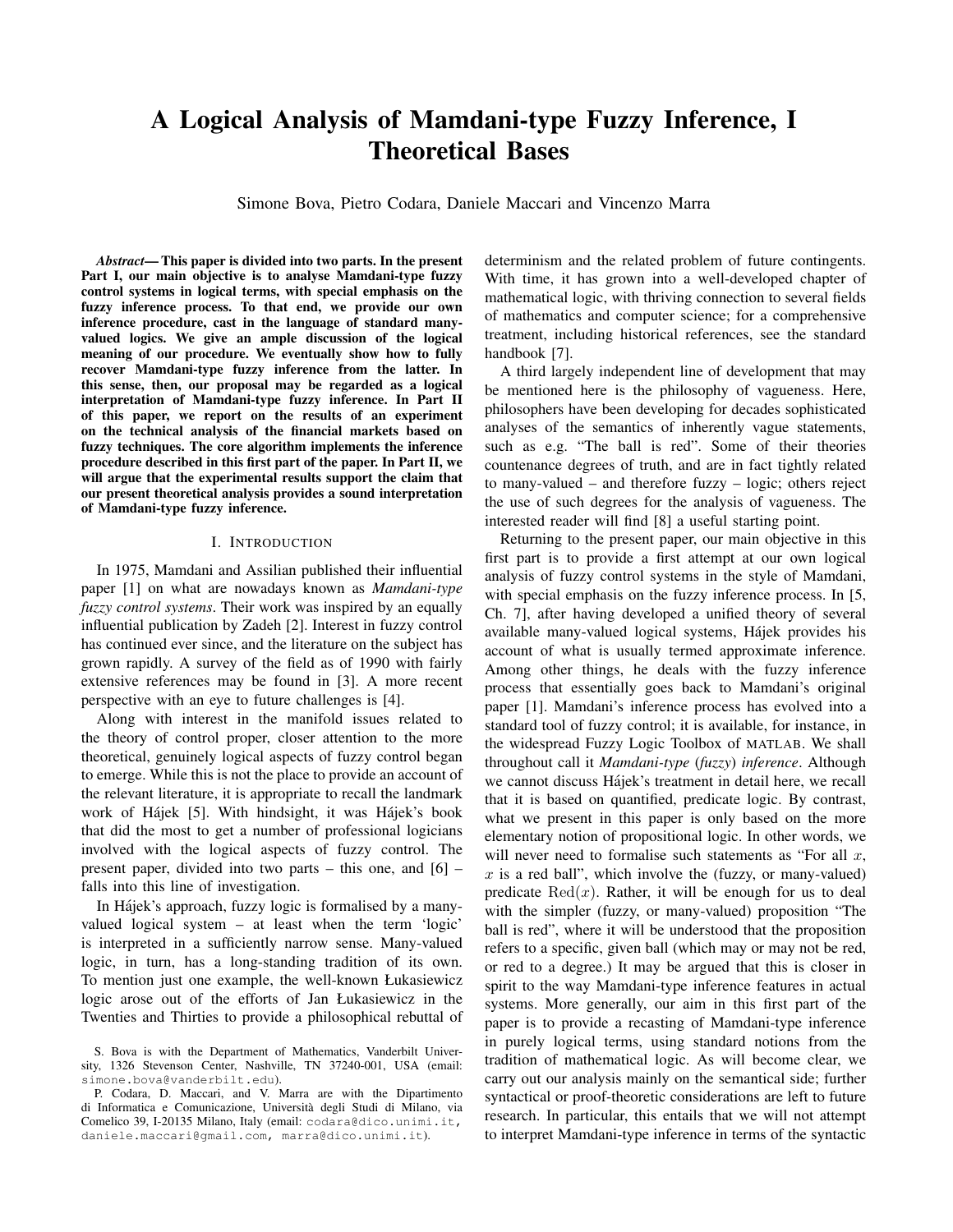consequence relation of a given many-valued logic, although the work presented here can be read as a preliminary step in that direction.

Before discussing the organisation of the first part of this paper, we address a remark by one of the anonymous referees. It is well known that, in the literature, Mamdanitype systems are often regarded as mere interpolation tools. In fact, it is often argued that Mamdani-type inference has nothing to do with logical inference proper, so that the former is a misnomer. See e.g. [9], [10] and references therein. While our paper does not claim to reinterpret Mamdanitype 'inference' as genuine logical inference, it does show how to recast it in *purely logical terms*, as mentioned above. Hence, our results do something to redress the balance of the widespread view that regards Mamdani-type inference as an interpolation tool largely devoid of logical significance.

The contents of the first part of this paper are as follows. In Sect. II, we provide the needed background on propositional many-valued logics. In Sect. III we analyse the main components of a fuzzy control system from the point of view adopted in this paper. We deal in turn with fuzzification, fuzzy inference, and defuzzification. Our main focus is on fuzzy inference; our treatment of fuzzification and defuzzification, being instrumental to fuzzy inference, is necessarily curt. A similar but more emphatic remark applies to control theory proper: we do not even touch upon significant, well-known issues (such as stability) usually central to control theory. In Sect. III-B.1 we give a detailed account of Mamdani-type fuzzy inference. Parallel to that, in Sect. III-B.2 we describe our own alternative, logic-based procedure. We follow that up in Sect. IV with an extensive discussion of the logical significance of the procedure spelled out in Sect. III-B.2. Finally, in Sect. V, we show how to fully recover Mamdani-type inference from our own procedure, thus showing that the former is a special case of the latter. To all effects, then, our proposal in Sect. III-B.2 may be regarded as a logical interpretation of Mamdani-type fuzzy inference.

While we believe that theoretical considerations such as the ones put forth in this paper are important, we also believe that they should eventually be tested against experience. The second part of this paper [6] takes a step in this direction. In Part II, we report on the results of an experiment on the technical analysis of the financial markets based on fuzzy techniques. The core algorithm implements our procedure described in Sect. III-B.2 of this first part of the paper; further background and a discussion of the results are postponed to Part II.

## II. MANY-VALUED LOGICS BASED ON TRIANGULAR **NORMS**

Quite generally, a propositional logic  $\mathscr L$  is determined by a syntax, a semantics, and an inferential mechanism that ties the two together. It will be expedient here to recall the details in the case of classical (or Boolean) logic.

For the syntax, we start with a set V of *propositional variables*, or *atomic formulas*, that represent those propositions that cannot – or that we do not wish to – analyse into simpler constituents. To fix ideas, say

$$
V = \{X_1, X_2, \dots, X_n, \dots\} .
$$
 (\*)

The set V is the *language* of  $\mathcal{L}$ . For our purposes here, a finite language will always suffice. To (\*) we adjoin two symbols, say  $\top$  (the *verum*) and  $\bot$  (the *falsum*), that stand for a proposition that is always true and one that is always false, respectively; these are the *logical constants* in the language. To model compound propositions, we use the *logical connectives*  $\land$  (for conjunction),  $\lor$  (for disjunction),  $\rightarrow$ (for implication), and  $\neg$  (for negation). The usual inductive definition of a formula now reads as follows.

- All propositional variables are formulas, and so are  $\top$ and  $\perp$ .
- If  $\varphi$  and  $\psi$  are formulas, then so are  $(\varphi \land \psi)$ ,  $(\varphi \lor \psi)$ ,  $(\varphi \to \psi)$ , and  $(\neg \varphi)$ .
- Nothing else is a formula.

(In practice, following well-known conventions on the precedence rules among connectives, redundant parentheses are usually omitted from formulas.) Let us write FORM for the set of formulas constructed over the language V.

Turning to semantics, in classical logic the meaning of a formula is assumed to coincide with its *truth value*. It is further assumed that each formula has two possible truth values only, say  $0$  – representing falsehood – and  $1$  – representing truth. Accordingly, we consider (*truth-value*) *assignments* to formulas, namely, functions  $\mu$ : FORM  $\rightarrow$  {0, 1} subject to the familiar conditions:

- 1)  $\mu(\top) = 1, \mu(\bot) = 0;$
- 2)  $\mu(\varphi \wedge \psi) = 1$  iff both  $\mu(\varphi) = 1$  and  $\mu(\psi) = 1$ ;
- 3)  $\mu(\varphi \vee \psi) = 1$  iff either  $\mu(\varphi) = 1$  or  $\mu(\psi) = 1$ , or both;
- 4)  $\mu(\varphi \to \psi) = 0$  iff  $\mu(\varphi) = 1$  and  $\mu(\psi) = 0$ ;

5) 
$$
\mu(\neg \varphi) = 1 \text{ iff } \mu(\varphi) = 0,
$$

for all  $\varphi, \psi \in$  FORM. Granted that 0 and 1 stand for falsehood and truth, conditions 1–5) fix a precise meaning for the logical connectives. Thus, for instance, 4) prescribes that  $\rightarrow$  is to be interpreted as *material implication* – notoriously only a very rough approximation of its natural language counterpart "If ... then ...", but nonetheless useful. For future reference, let us note that in classical logic there exists a crucial relationship between conjunction and implication. Let  $\mu$  be any assignment, and consider formulas  $\varphi$ ,  $\psi$ , and  $\chi$ . Then

$$
\mu(\varphi \wedge \chi) \le \mu(\psi)
$$
 if and only if  $\mu(\chi) \le \mu(\varphi \to \psi)$ . (\*)

Relationship (\*\*) is known as *residuation*. Speaking informally, it says that the truth value of the implication  $\varphi \to \psi$  is as large as it can be, provided one asks that its conjunction with the truth value of the antecedent  $\varphi$  does not exceed the truth value of the consequent  $\psi$ . We shall return to (\*\*) shortly.

A formula is a *tautology* if it takes value 1 (the *designated truth value*) under each assignment. We can conceive of an assignment  $\mu$  as a *possible world*, determined by the fact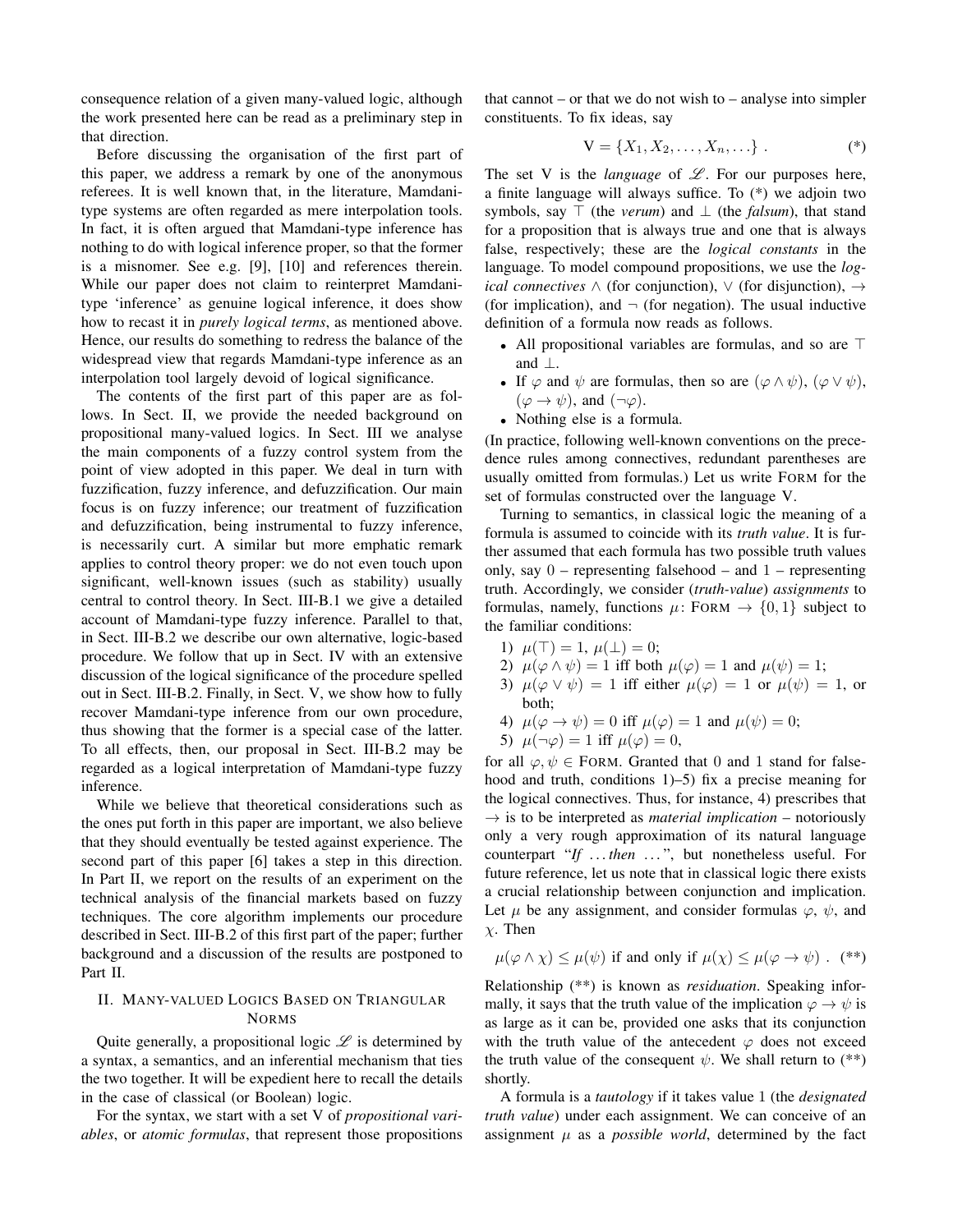that each sentence  $\varphi$  utterable in that world is known to be either true  $(\mu(\varphi) = 1)$  or false  $(\mu(\varphi) = 0)$ . On this account, tautologies are just those formulas that are true in every possible world, i.e. necessarily true by virtue of their form alone, not their specific content. A well-known example is the *tertium non datur* principle: for any  $\varphi$ ,  $\varphi \vee \neg \varphi$  must be true under any circumstance (i.e. for every choice of  $\mu$ ), independently of the specific content of  $\varphi$ .

To link syntax and semantics, one selects an appropriate subset of formulas  $AX \subseteq FORM_V$ , called the *axioms* of the logic. In the classical case, the set AX can be effectively described via a finite list of *axiom schemata* such as e.g.  $\varphi \to (\psi \to \varphi)$ ; Ax is then the (infinite) set of all formulas obtainable from such schemata upon instantiating  $\varphi$  and  $\psi$  (in the previous example) with two specific formulas. (Observe that, on this definition, AX is a *decidable* subset of FORM<sub>V</sub>: there is an algorithm that on input  $\varphi \in$  FORM<sub>V</sub> outputs YES if  $\varphi \in$  FORM<sub>V</sub>, and NO otherwise.) Finally, a formula  $\varphi$  is *provable* (from Ax) if there is a finite list  $\psi_1, \psi_2, \dots, \psi_n = \varphi \in \text{FORM}_V$  such that each  $\psi_i$  either lies in AX, or is obtainable from two previous formulas in the list via the *modus ponens* deduction rule: given formulas  $\alpha$  and  $\alpha \rightarrow \beta$ , infer  $\beta$ . The *completeness theorem* shows that syntax and semantics match perfectly: *A formula is provable if and only if it is a tautology*. (The easy half of this equivalence – the fact that only tautologies are provable – is more accurately called *soundness*. We are going to call 'completeness theorem' the whole statement, for short.) The following generalisation of the completeness theorem is important. A *theory* is any set Θ of additional *extra-logical* axiom schemata that encode the assumptions required to hold in a specific application domain of interest. A formula  $\varphi$  is a *syntactic consequence* of  $\Theta$  if it is provable from  $AX \cup \Theta$  in the same sense as before; and it is a *semantic consequence* of Θ if each assignment that evaluates each instance of a schema in  $\Theta$  to 1, also evaluates  $\varphi$  to 1. Now the *completeness theorem for theories* reads: *For every theory* Θ*, the syntactic and semantic consequences of* Θ *coincide*.

The time-honoured machinery above has of course proved its worth in several domains, both theoretical and applied. As things stand, its scope is restricted to crisp, yes/no sentences; can we extend it to encompass *fuzzy* sentences? Among a number of alternative frameworks that arguably provide affirmative answers to that question, we give an account of the highly influential one systematised by Hájek [5] in the late Nineties.

Suppose we agree on the following basic assumptions about  $\mathscr{L}$ .

1)  $\mathscr L$  has precisely the same syntax (cf. V and FORM) as classical logic, except that we only take  $\land$ ,  $\rightarrow$ ,  $\bot$ , and  $\top$  as primitive connectives, and we regard  $\vee$  and  $\neg$  as derived connectives whenever possible. While for classical logic this is an immaterial assumption – one can define  $\neg \varphi \equiv \varphi \rightarrow \bot$  and  $\varphi \vee \psi = \neg(\neg \varphi \wedge \neg \psi)$  – in a more general setting this is not always the case; more on this below.

- 2) Possible worlds are *fuzzy*, namely, assignments  $\mu$ : FORM<sub>V</sub>  $\rightarrow$  [0, 1] take values in the real unit interval  $[0, 1]$ .
- 3) Absolute truth and falsehood are retained; specifically,  $\mu(\perp) = 0$  and  $\mu(\perp) = 1$  hold for any assignment  $\mu$ .
- 4) As in the classical case,  $\mathscr L$  is *truth-functional*. That is, for each assignment  $\mu$  and each formula  $\varphi$ , the value  $\mu(\varphi)$  only depends on the values that  $\mu$  assigns to those atomic propositions in V that occur in  $\varphi$ . Equivalently, this means that the semantical interpretation of the connectives  $\land$  and  $\rightarrow$  is given by appropriate two-place functions  $f_{\wedge}, f_{\rightarrow} : [0, 1] \times [0, 1] \rightarrow [0, 1].$
- 5) As a binary operation on [0, 1],  $f_\wedge$  is associative, commutative, non-decreasing in both arguments, and continuous. These assumptions are supposed<sup>1</sup> to reflect common usage of conjunctions of vague sentences in natural language.
- 6) For all  $x, y \in [0, 1]$ ,  $f_0(x, 1) = x$ , and  $f_0(x, y) = 1$  if and only if  $x \leq y$ , so that the restrictions of  $f_0$  and  $f_{\rightarrow}$ to  $\{0,1\}^2$  coincide with the interpretation of classical conjunction and implication.
- 7) Conjunction and implication are tied together by the same residuation relationship (\*\*) as in the classical case. With hindsight, it can be shown that this assumption guarantees that the fuzzy version of the *modus ponens* deduction rule is as powerful as it can be if it is to be sound. For a detailed discussion of this point, we refer to [5, 2.1.3].

In this scenario, a binary operation known as a *triangular norm* (*t-norm* for short), provides a suitable interpretation for fuzzy conjunction. Indeed, a t-norm<sup>2</sup>  $*$  is a continuous binary function on  $[0, 1]$  that is associative, commutative, monotone  $(x \leq y$  implies  $x * z \leq y * z$ ) and has 1 as unit  $(x * 1 =$ x). Importantly, it turns out that *each t-norm has a unique associated binary operation*  $\rightarrow^*$ :  $[0,1] \times [0,1] \rightarrow [0,1]$  *such that the condition*

$$
x \to^* y = \max\{z \mid x * z \le y\} \tag{**'}
$$

*is satisfied.* The upshot of this is that if we then interpret ∧ through  $*$  and  $\rightarrow$  through  $\rightarrow$ <sup>\*</sup>, then because of (\*\*') the residuation relationship (\*\*) will continue to hold in the fuzzy setting, too, as required by our assumption 7). Notice that  $x \leq y$  is equivalent to  $x \to^* y = 1$ , as required by 6).

Given a t-norm ∗, its associated *triangular conorm* (*t* $conorm$  for short), written  $+^*$ , is semantically defined via a generalised form of the De Morgan Laws, setting  $x+^*y =$  $1 - ((1 - x) * (1 - y))$ . While many researchers consider  $f_{\neg}(x) = 1 - x$  to be the natural interpretation for fuzzy negation, a syntactic counterpart of  $f<sub>-</sub>$  is not always available within the logic  $\mathcal{L}$ ; in general, we shall set  $\neg \varphi \equiv \varphi \rightarrow \bot$ ,

<sup>&</sup>lt;sup>1</sup>We are not concerned here with the broader debate on the logic of vagueness. If we were, degrees of truth and truth-functionality themselves would need defence, let alone the specific choice of a class of functions to interpret connectives. For an essay on the subject that is sympathetic with fuzzy logic, the interested reader is referred to [11].

<sup>2</sup>Throughout, 't-norm' means '*continuous* t-norm'; we never consider non-continuous t-norms in this paper.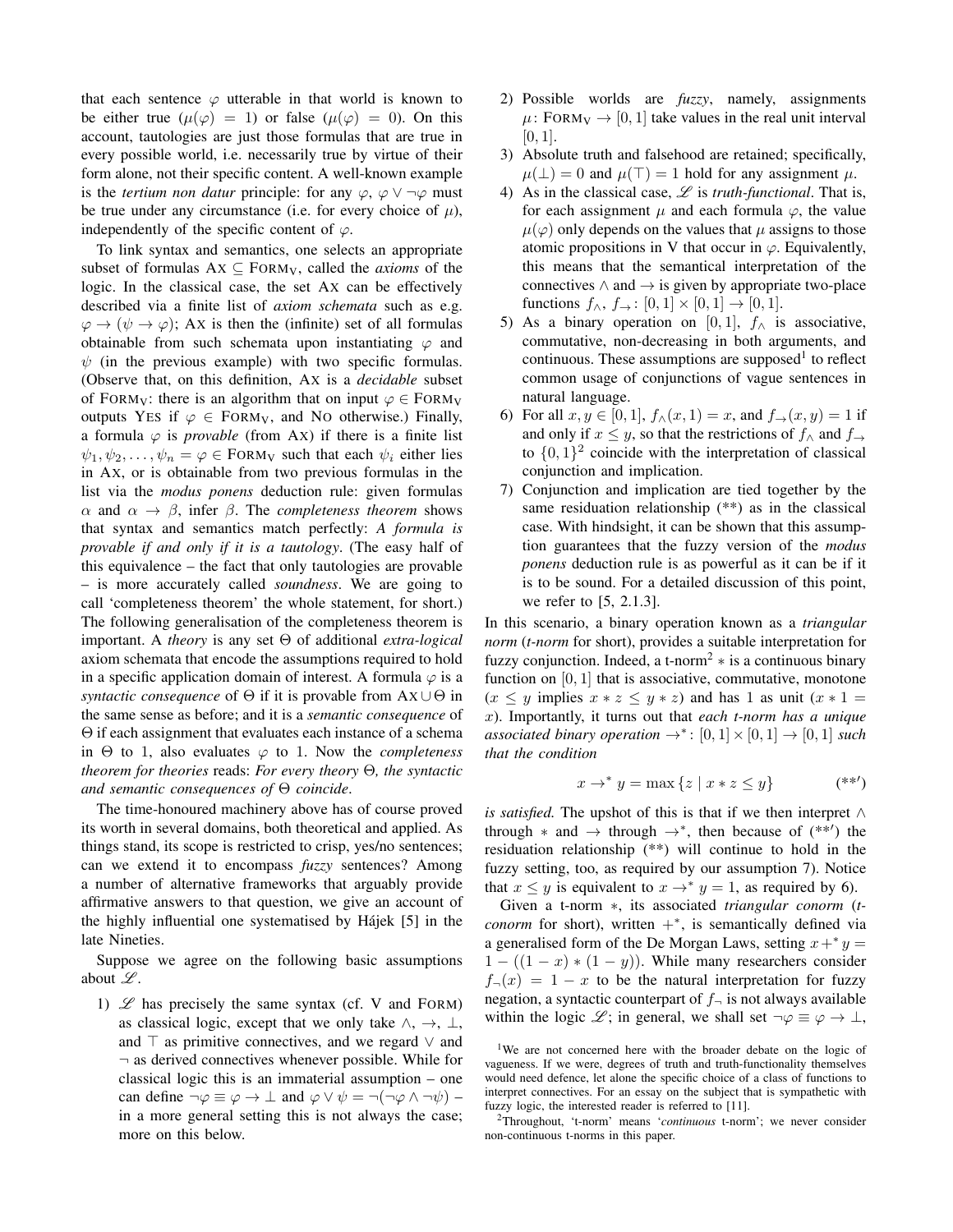but then  $\neg$  may not satisfy the Double Negation Law  $\neg\neg \varphi \leftrightarrow$  $\varphi$ . (As usual,  $\leftrightarrow$  is a shorthand for  $(\varphi \to \psi) \land (\psi \to \varphi)$ .) Similarly, we may not be able to syntactically define a disjunction  $\vee$  interpreted by  $+$ <sup>\*</sup>. This breaks the classical symmetry between conjunctions and disjunctions in favour of the latter. To see why such a choice is not capricious, one needs to focus on the importance of implication. Of course, one can interpret  $\vee$  by a t-conorm. But then, crucially, there will be no relationship between disjunction and implication akin to (\*\*). Instead, in classical logic there is an analogous relationship between ∨ and the *dual* of implication, namely, *logical difference*:  $\varphi \ominus \psi \equiv \varphi \wedge \neg \psi$ . Traditionally, though,  $\ominus$  has far less importance than  $\rightarrow$ ; the latter is intimately related to inference, whereas the former is not. For instance, in intuitionistic logic one has precisely the same residuation relationship between conjunction and implication as in the classical case, while the classical symmetry between disjunction and conjunction is lost. Nonetheless, as we shall see below, in some important cases the t-conorm does turn out to be syntactically definable. It should be noted that this does not necessarily require  $\neg$ , as introduced above, to satisfy the Double Negation Law; cf. e.g. the case of Gödel logic. By contrast, it can be proved [5, p. 35–36] that – whichever the t-norm  $*$  is – it is possible to reobtain Zadeh's original [12] conjunction and disjunction operators min and max in terms of ∗ and →<sup>∗</sup> , respectively. Hence, *min-conjunction* and *max-disjunction*, as we shall call them, are always available in the present setting.

To sum up, the choice of a specific t-norm ∗ determines a [0, 1]-valued semantics for the propositional logic  $\mathscr{L}$ , with conjunction and implication interpreted via  $*$  and  $\rightarrow *$ , respectively. On the semantic side, the definition of  $\mathscr L$  is completed by stipulating that the tautologies of  $\mathscr L$  are again defined as those formulas that evaluate to 1 in every possible world.

This framework encompasses as special cases long-studied many-valued logics such as *Łukasiewicz* and *Gödel logic*. These are determined, respectively, by the *Łukasiewicz tnorm* max $\{0, x + y - 1\}$ , and its residual *Łukasiewicz implication* min $\{1, y + 1 - x\}$ ; and by the *Gödel* (*minimum*) *t-norm*  $\min\{x, y\}$ , and its residual

$$
x \to^{\min} y = \begin{cases} 1 & \text{if } x \le y, \\ y & \text{otherwise.} \end{cases}
$$

Negation (defined by  $\neg \varphi \equiv \varphi \rightarrow \bot$ , as mentioned above) is then interpreted by the involution  $1 - x$  in Łukasiewicz logic, and by the function

$$
f_{\neg}(x) = \begin{cases} 1 & \text{if } x = 0, \\ 0 & \text{otherwise.} \end{cases}
$$

in Gödel logic. Further, in both cases a syntactic counterpart of the appropriate dual t-conorm is available. For the Łukasiewicz t-norm, the dual t-conorm is  $\max\{1, x + y\}$ , and its syntactic counterpart can be defined by the De Morgan Laws; for the Gödel t-norm, the dual t-conorm is  $\max\{x, y\}$ , and its syntactic counterpart can be defined as  $\varphi \vee \psi \equiv ((\varphi \rightarrow \psi) \rightarrow \psi) \wedge ((\psi \rightarrow \varphi) \rightarrow \varphi).$ 

For both Łukasiewicz and Gödel logic, a completeness theorem is available. This uses appropriate finite sets of axiom schemata, and again *modus ponens* as the only deduction rule. For Gödel logic, one also has completeness for arbitrary theories; for Łukasiewicz logic, completeness holds for finitely axiomatisable theories too, but may fail for arbitrary theories (see [7, Thm. 4.6.6]). We stress that these completeness theorems syntactically capture the same notion of tautology (or, more generally, semantic consequence) as in the classical case – formulas satisfied to degree 1 in every possible world. In other words, although the logics at hand are [0, 1]-valued, the inferential mechanism used only allows deduction of absolutely true propositions from absolutely true assumptions. For more details, please refer to [5].

## III. A LOGICAL ANALYSIS OF MAMDANI-TYPE FUZZY CONTROL SYSTEMS

#### *A. Fuzzification*

We consider (physical) observables  $x, y, w, \ldots$ , which we identify with their values, as measured on the normalised<sup>3</sup> scale [0, 1]. We write  $x(t) \in [0, 1]$  for the value of x measured at time t. With each such observable  $x, y, w, \ldots$ , we associate a finite set of atomic sentences

$$
X_1, X_2, \ldots, Y_1, Y_2, \ldots, W_1, W_2, \ldots
$$
 (1)

The *language* V associated to the (control) system is then the union of the atomic sentences (1). Consider now the set of formulas FORM<sup>V</sup> over V. By a *fuzzy set* over the observable x we just mean a function  $f : [0, 1] \rightarrow [0, 1]$ . By the *fuzzification* of the observables  $x, y, w, \ldots$  we mean the choice of a finite number of fuzzy sets over each observable; this yields functions

$$
f_1, f_2, \ldots, g_1, g_2, \ldots, h_1, h_2, \ldots
$$
 (2)

In respect of logic, the rôle of  $f_1$ , say, is to provide a means of assigning a *degree of truth* (or *truth value*) to the corresponding atomic sentence  $X_1$ . In detail, suppose at time t we observe x to be  $x(t) \in [0, 1]$ . Then the degree of truth of  $X_1$  is  $f_1(x(t))$ . It follows at once that the fuzzification of the observables  $x, y, w, \ldots$  uniquely determines at each instant  $t$  an atomic assignment (i.e. an assignment to atomic sentences)  $\bar{\mu}$ : V  $\rightarrow$  [0, 1] by

$$
\bar{\mu}_t(X_i) = f_i(x(t)), \ \bar{\mu}_t(Y_i) = g_i(y(t)), \dots \tag{3}
$$

Up to this point, it is immaterial which specific logic we choose to model the system. We now need to make that choice. Fix a many-valued logic  $\mathscr L$  as in Sect. II, by choosing a t-norm  $\ast$ : [0, 1]<sup>2</sup> → [0, 1]. Then, since  $\mathscr L$  is truthfunctional, the atomic assignment (3) uniquely extends to an assignment

$$
\mu_t \colon \text{FORM}_V \to [0, 1] \tag{4}
$$

<sup>3</sup>In the present theoretical context, we gloss over the (often significant) issues involved in normalisation for actual applications.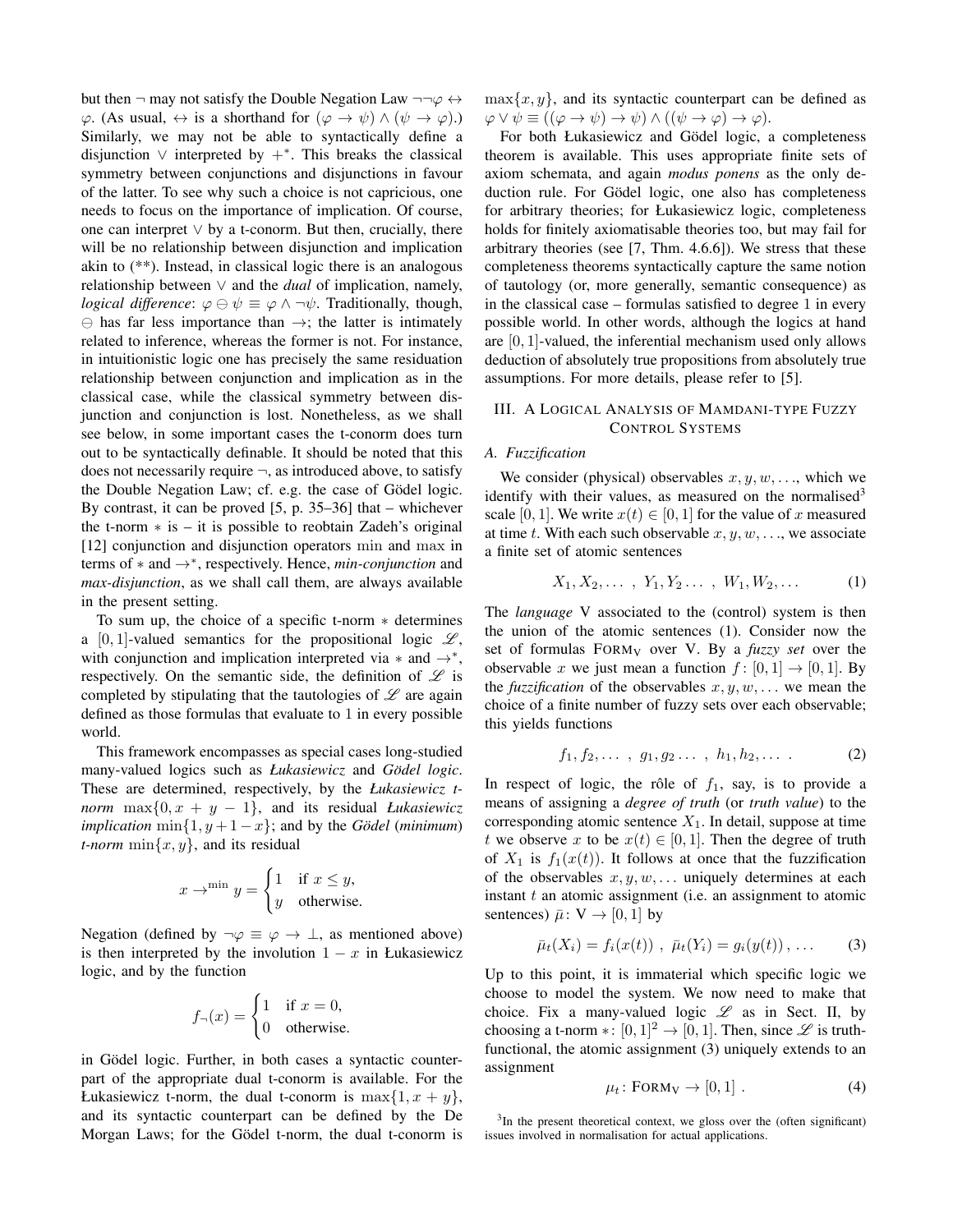To sum up, given the fuzzification (2) and the logic  $\mathscr{L}$ , at each instant  $t$  we are able to assign a unique truth value to each formula  $\varphi \in$  FORM<sub>V</sub> of  $\mathscr{L}$ .

*Remark:* Given the approach we are following in this paper, a relevant issue one may raise at this point is to clarify the rôle of fuzzy sets in purely logical terms. Since the main focus of this paper is the logical interpretation of fuzzy *inference*, due to space limitations we are unable to tackle that issue here. However, we do mention in passing that the chosen fuzzy sets in fact provide an encoding of a theory over the base logic  $\mathcal{L}$ ; and that techniques are available – possibly under appropriate assumptions – to afford the extraction of that theory as an explicit axiomatisation. In the case of Gödel logic, for families of fuzzy sets that form a Ruspini partition, see the results obtained in [13]; cf. also [14].

## *B. Fuzzy Inference*

We now come to the core of fuzzy control systems, namely, fuzzy inference. We discuss Mamdani-type inference first, and then turn to our own recasting in logical terms.

*1) Mamdani-type Fuzzy Inference:* Our account here will not match Mamdani's original paper [1] exactly; it will rather aim at being consistent with current common practice. Indeed, it may be read as a summary of the implementation of Mamdani-type inference provided by MATLAB's Fuzzy Logic Toolbox. This being understood, fuzzy inference may be summarised as follows.

- (M1) Partition the observables  $x, y, w, \ldots$  into two disjoint, non-empty subsets, the *input observables*  $\{x, y, \ldots\}$ , and the *output* (*controlled*) *observables* {w, . . .}. Partition the language V accordingly, into the sets of *input variables*  $\{X_1, X_2, \ldots, Y_1, Y_2, \ldots\}$ , and *output variables*  $\{W_1, W_2, \ldots\}$ . Also partition the fuzzy sets accordingly, into the collections of *input fuzzy sets*  $\{f_1, f_2, \ldots, g_1, g_2, \ldots\}$ , and *output fuzzy sets*  $\{h_1, h_2, \ldots\}.$
- (M2) Fix a finite set of *rules* of the form: IF  $x$  is (NOT)  $X_i$  AND  $y$  is (NOT)  $Y_j$  AND ...

THEN  $w$  is (NOT)  $W_k$ .

When in 'x is (NOT)  $X_i$ ' the NOT is included, we say  $X_i$  is *negated*, and similarly for  $Y_j, W_k, \ldots$ .

(M3) Given the observed input values  $x(t)$ ,  $y(t)$ , ... at time t, for each rule R as in  $(M2)$ , set

$$
R_t = \min \{f'_i(x(t)), g'_j(y(t)), \ldots\} \in [0,1],
$$

where

$$
f'_i(x(t)) = \begin{cases} 1 - f_i(x(t)) & \text{if } X_i \text{ is negated in } R; \\ f_i(x(t)) & \text{otherwise.} \end{cases}
$$

and similarly for  $g'_j(y(t)), \ldots$ .

(M4) For each  $R_t$  computed in (M3), define the *output fuzzy set of rule* R (*at time t*) as the function  $h_k^t$ : [0, 1]  $\rightarrow$  $[0, 1]$  given by

$$
h_k^t(w) = \begin{cases} \min\left\{R_t, 1 - h_k(w)\right\} & \text{if } W_k \text{ is negated} \\ & \text{in } R; \\ \min\left\{R_t, h_k(w)\right\} & \text{otherwise.} \end{cases}
$$

(M5) Define the (*aggregate*) *output fuzzy set* (*at time* t) as the function  $F_t: [0, 1] \rightarrow [0, 1]$  given by

$$
F_t = \max\left\{h_k^t\right\},\,
$$

where the maximum (computed pointwise) ranges over the output fuzzy sets, as in (M4), of all rules.

Thus, at each instant  $t$ , Mamdani-type inference produces as a result the fuzzy set  $F_t$  as in (M5).

*Remark:* Several variants of the procedure described above are used in practice. Let us mention some common ones.

- One can allow an  $OR$  connective in the rules' antecedents along with AND, interpreting it by a suitable operator such as the maximum or some other t-conorm.
- One can use a different operator than the minimum e.g. a different t-norm – to interpret the AND connective.
- One can use a different operator than the maximum e.g. a different t-conorm – to compute the aggregate fuzzy set.
- Somewhat less frequently, one can use a different operator than the minimum to interpret the IF...THEN... connective in computing the output fuzzy set of each rule.
- Applications generally need to deal with more than one output observable. Here we chose to describe the case with one observable only, to avoid a heavier notation; the constraint is immaterial for our present purposes.
- *2) Logic-based Alternative to Mamdani-type Inference:*

We describe our own procedure to obtain an "output fuzzy set" given values for the "input observables". Extended comments on its logical meaning, and on its relationship to Mamdani-type inference are provided in Sect. IV and V.

- (L0) Fix a t-norm  $\ast$ , and its corresponding logic  $\mathscr L$  (cf. Sect. II).
- (L1) Same as (M1).
- (L2) Fix a theory  $\Theta$  in the language V. The most important case in applications is when V is finite, and Θ is finitely axiomatisable; we assume this throughout. Then  $\Theta$  can be safely thought of as a finite set of formulas  $\theta_1, \ldots, \theta_m$  in the finite set of variables  $V = \{X_1, \ldots, Y_1, \ldots, W_1, \ldots\}$ , or even as the single formula

$$
\Theta = \theta_1 \wedge \cdots \wedge \theta_m \,, \tag{\dagger}
$$

where  $\land$  is the conjunction of  $\mathscr{L}$ , semantically interpreted by  $*$ . In the sequel, we work with  $\Theta$  as in (†).

(L3) Define the function  $T_{\Theta}$  as the *truth-value function* of  $\Theta$ . That is, given  $x, y, w, \ldots \in [0, 1]$ , consider the unique assignment  $\mu$ : FORM<sub>V</sub>  $\rightarrow$  [0, 1] such that  $\mu(X_i)$  =  $f_i(x)$ ,  $\mu(Y_j) = f_j(y)$ ,  $\mu(W_k) = h_k(w)$ , .... Then

$$
T_{\Theta}(x, y, \ldots, w, \ldots) = \mu(\Theta).
$$

(L4) Given the observed values  $x(t), y(t), \ldots$  at time t, define the *output truth-value function*

$$
T_t \colon [0,1]^n \to [0,1] \ ,
$$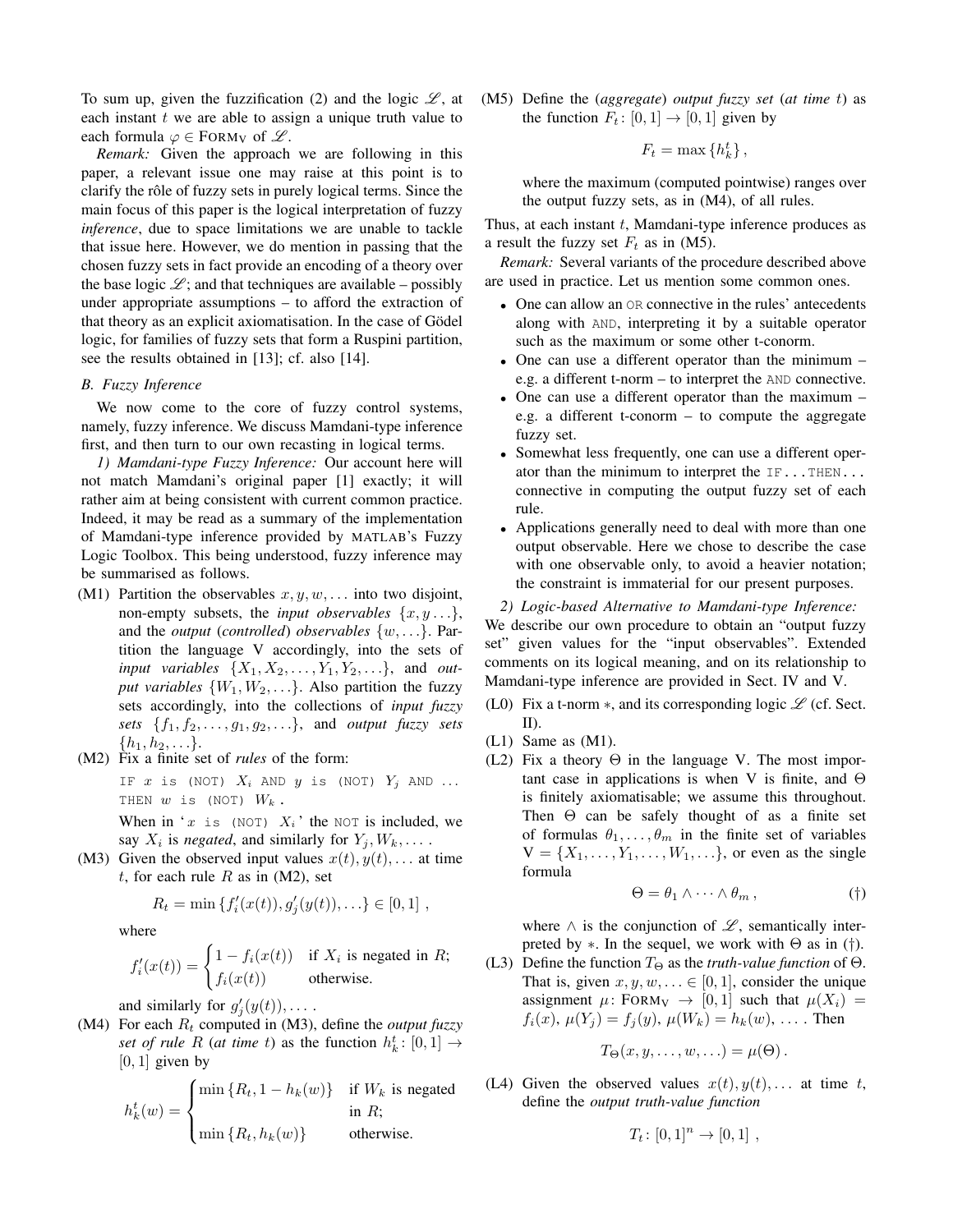where  $n$  is the cardinality of the set of output variables  $\{W_1,\ldots\}$ , by

$$
T_t(w,\ldots)=T_{\Theta}(x(t),y(t),\ldots,w,\ldots).
$$

Here, note that  $x(t), y(t), \ldots$  are constants, whereas  $w, \ldots$  are not.

(L5) For each instant  $t$ , set

$$
M_t = \left\{ p \in [0,1]^n \mid T_t(p) \text{ is maximal in} \right\}
$$
  
the range of  $T_t$ 

#### we call  $M_t$  the set of *maximising output values*.

Thus, at each instant  $t$ , the procedure above yields as a result the set of maximising output values  $M_t$  as in (L5).

## *C. Defuzzification*

In light of (M5) above, the outcome of a Mamdani-type inference at time t is the fuzzy set  $F_t$ :  $[0, 1] \rightarrow [0, 1]$ . The domain of  $F_t$  is the normalised range of values of the physical observable  $w$  to be controlled. For actual control to be achieved, one must set w to a specific value  $w_t \in [0, 1]$ . This is effected via *defuzzification of*  $F_t$ . Throughout this paper and its sequel, we assume that  $w_t$  is computed from  $F_t$  using the well-known *mean of maxima* defuzzification method. With an eye to the second, experimental part of this piece of work [6], let us merely indicate how one computes  $w_t$  when using a discrete approximation to  $F_t$ . Choose an integer  $N \geq 1$ , and consider the set of sample points  $S = \{\frac{1}{n} \mid n = 0, 1, ..., N\} \subseteq [0, 1]$ . From these, extract those that maximise  $F_t$  over S; i.e., set  $M_t = \{s \in$  $S | F_t(s) = \max_{w \in S} F_t(w)$ . Finally, set

$$
w_t = \frac{\sum_{s \in M_t} s}{|M_t|} \,, \tag{MOM}
$$

where  $|A|$  denotes the cardinality of a set A.

Concerning the procedure described in Sect. III-B.2, in light of (L5) above its outcome is the set  $M_t$  of maximising output values. To extract a single value from this set, let us assume that only one output observable  $w$  is given, in line with our presentation of Mamdani-type inference. Then we again obtain  $w_t$  by computing the average in (MOM).

In summary, from the point of view of defuzzification the two procedures considered in Sect. III-B are in agreement – they both use the mean of maxima method.

*Remark:* While defuzzification is an important topic with a substantial literature, here we are not concerned with it, where the focus is on inference. A relevant research problem along the lines discussed in this paper is to clarify the rôle of defuzzification in respect of logic. Although this is the subject of current investigation, let us mention in passing the paper [15], where the connection between defuzzification methods and the expected truth value of formulas (with respect to a measure on the set of possible worlds) is discussed for Gödel logic.

#### IV. DISCUSSION AND REMARKS

We begin discussing the basic ideas behind the procedure in Sect. III-B.2. The theory  $\Theta$  provides a linguistic description of relationships<sup>4</sup> among the atomic sentences  $X_i, Y_j, W_k, \ldots$ . In general, it is customary to think of  $\Theta$ as reflecting an agent's knowledge about the meaning – more precisely, about the *intended interpretation* – of such sentences in the actual world. For instance, if the intended interpretation of  $X_1$  is "*It is cold in this room*", and that of  $X_2$  is "*It is warm in this room*", then the agent's knowledge about the meaning of the atomic propositions may include the fact that  $\neg(X_1 \lor \neg X_2)$  is always true.<sup>5</sup> Formally, this precisely amounts to saying that the formula  $\neg(X_1 \lor \neg X_2)$ is part of the theory Θ.

However, in certain contexts it is appropriate to think of  $\Theta$ as more than just a formal model of an agent's knowledge. For if our aim is, say, to achieve control of a given physical system, then Θ should be thought of as a summary of our knowledge about the system, along with a description of the *desirable states* of the system. Continuing our previous example, suppose we are attempting to keep the temperature of the room within a certain range, so that it is not too hot nor is it too cold, by (automatically) operating the heating system in the room. Then  $\Theta$  might also include – besides the previous formula  $\neg(X_1 \lor \neg X_2)$ , and among others – a formula modelling the sentence:

"*If this room is cold, then the heating system is on*."

For this, we prepare an additional propositional variable  $W_1$ , whose intended interpretation is "*The heating system is on*", and we add the formula  $X_1 \to W_1$  to our theory  $\Theta$ . There are three key points to note about  $X_1 \to W_1$  in this example. First:

## (P1) *It is certainly possible that, in the actual world,*  $X_1 \rightarrow W_1$  *is false.*<sup>6</sup>

For it is perfectly conceivable that the room is cold, and the heating system is turned off. Hence  $X_1 \to W_1$  does *not* embody knowledge about the real world in the same sense as  $\neg(X_1 \lor \neg X_2)$  did. Further:

(P2) *It is likewise possible that, in the actual world,*  $X_1 \rightarrow W_1$  *is true, and that*  $\neg(X_1 \rightarrow W_1)$ *fails to be true.*

For it is perfectly conceivable that the room is cold, and the heating system is turned on. Thus, (P1) and (P2) tell us that there are *possible worlds* – i.e. sufficiently specified situations – that are consistent with the truth of  $X_1 \rightarrow$ 

<sup>4</sup>Strictly speaking, such relations are encoded by Θ, *along with the chosen fuzzification*, as mentioned in the Remark at the end of Sect. III-A.

<sup>5</sup>Of course, if the agent in question is a many-valued reasoner, she may not necessarily want to assume that much, depending on her own reading of "*cold*" and "*warm*", i.e. on her specific choice of the logic  $L$  used to model those notions and their mutual relationships.

<sup>6</sup>Or false to some degree, in the many-valued setting. The general point we are making in this discussion does not depend in an essential manner on the fact that the underlying logic  $L$  be many-valued, nor does it depend on the specific semantics of connectives.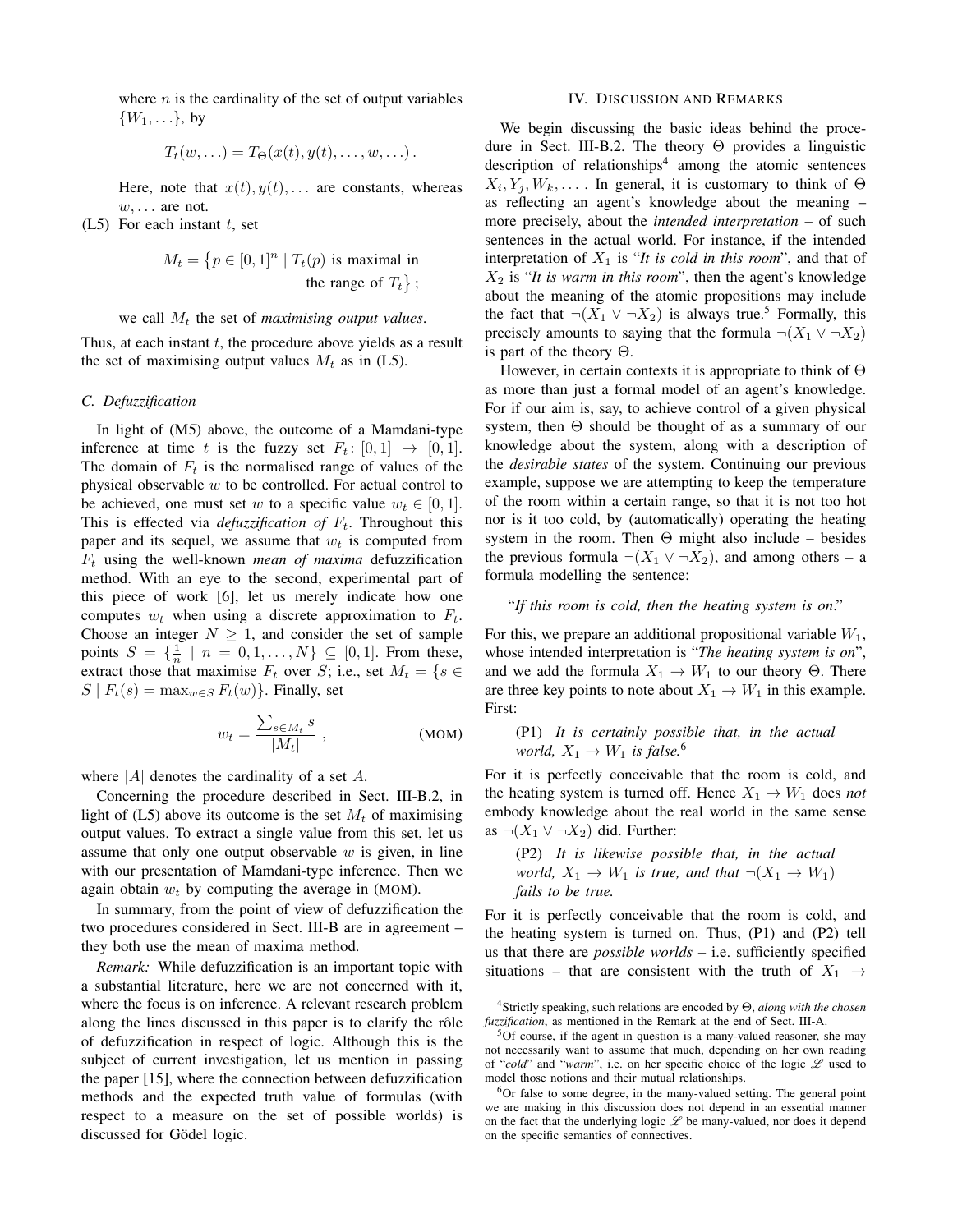$W_1$ , and others that are consistent with its falsehood. This notwithstanding, we have:

(P3) *In order to achieve control in our present example, it is reasonable to include*  $X_1 \rightarrow W_1$  *in our theory* Θ*, whereas it would not be reasonable to include its negation*  $\neg(X_1 \rightarrow W_1)$ *.* 

Indeed, let us assume for the sake of argument that the underlying logic  $\mathscr L$  is Boolean, and let us see how  $X_1 \to$  $W_1$  may be used to achieve (partial) control of the room temperature, following the idea behind the procedure in Sect. III-B.2. The crux of (L0–L5) is simple to state:

*Given the truth values of the input propositional*  $\alpha$ *variables*  $X_i, Y_j, \ldots$ , *choose truth values for the output propositional variables*  $W_k, \ldots$ , that make *the overall truth value of* Θ *as large as possible.*

In our example, then, what we need to do is simply trying to make  $X_1 \to W_1$  as true as possible – i.e. just true, in classical logic – by *choosing the truth value of*  $W_1$ *, given the truth value of*  $X_1$ . So if we start from a situation where  $X_1$  is true, we have no choice for the truth value of  $W_1$  – it must be 1. Of course, in *operational terms*, this amounts to saying that whenever the room is cold, we must turn the heating system on. On the other hand, if we replaced  $(X_1 \rightarrow W_1)$ by  $\neg(X_1 \rightarrow W_1)$ , then we would leave the heating system off even if the room is cold. While that situation, as discussed, corresponds to a perfectly legitimate possible world, it is one that is not desirable for our present aims. In the language of control systems, we can sum up our discussion so far as follows.

*The theory* Θ *is to be thought of as a description of those states in which the system is controlled, i.e. of the* desirable states *of the system.*

Insofar as Θ provides a *good* description of the desirable states, one can use it as a *recipe to control the system*. That recipe is what steps (L0–L5) in Sect. III-B.2 spell out in detail. We now remark on some of the main differences between (L0–L5) and (M1–M5), though it is in fact the similarities that we regard as more important, a point we shall return to these in the next section.

- The syntactic restrictions in (M2) are guided by the background assumption that one is aiming at approximating a function, namely, the control function of the system. By contrast, in (L2) we put no restriction at all on Θ. Indeed, in contexts where one uses (L0–L5) not to control a system, but, say, to take a decision on the basis of vague information, it would not be appropriate to restrict Θ to implicative formulas. Additional research may lead to reasonable syntactic constraints for Θ under various assumptions.
- The procedure in  $(L0-L5)$  is fully general in another respect, namely, the choice of the logic  $\mathscr{L}$ . The latter can be any t-norm-based logic as in Sect. II, provided only  $\mathscr L$  enjoys completeness for (finitely axiomatisable) theories with respect to its [0, 1]-valued semantics. Although we cannot discuss the significance of this

completeness requirement in full here, we provide the following informal comment, by way of illustration of some of the issues involved. In the absence of completeness, there may be *unobservable possible worlds described by* Θ. That is, Θ describes situations which can actually take place (assuming  $\Theta$  is a faithful linguistic description of our intended models), but that do not correspond to *any* choice of values  $x_t, y_t, w_t$ ...  $\in$  $[0, 1]$  of the physical observables. That happens, for instance, if  $\mathscr L$  is Łukasiewicz logic, and  $\Theta$  is a so-called *non-semisimple* theory; in this case, it can be shown that Θ is necessarily not finitely axiomatisable. Details on this phenomenon can be found in [7].

In the two procedures,  $(M5)$  and  $(L4)$  are analogous steps. That is, the output aggregate fuzzy set  $F_t$  in the former corresponds, conceptually, to the output truthvalue function  $T_t$  in the latter. But whereas Mamdanitype inference has  $F_t$  as its end result, our own version does not. We take one more step, and compute the set of maximising output values  $M_t$  in (L5). We do so because the logical bases of our procedure make (L5) a completely justified step – more than that, an unavoidable one. Indeed, observe that  $M_t$  determines the collection of possible worlds wherein  $\Theta$  is satisfied to maximal degree, given the truth values of the input propositional variables  $X_i, Y_j, \ldots$ . Now if we take seriously the claims that (i)  $\mathscr L$  is a logic of vague propositions suited to our problem, so that larger truth values of propositions indicate statements that are closer to absolute truth, and that (ii)  $\Theta$  expresses, in the language of  $\mathscr{L}$ , sound (possibly partial) knowledge about the problem at hand and the desirable states of the system, then no other conclusion is possible than the following one:

*The more we can make* Θ *closer to truth in the actual world* (*by acting on the truth values of the output variables*  $W_k, \ldots$ , the closer we are to *attaining a desirable state of the system.*

Settling for situations where Θ is satisfied to *lower* degrees cannot possibly improve the situation, unless we reject either (i) or (ii). Hence, if the end result of the procedure is unsatisfactory in a specific case, the problem must lie with  $\mathscr L$  or with  $\Theta$ , not with (L5).

• By contrast, there is no way that  $\Theta$  can help us in selecting a specific element of  $M_t$  – which is why the output of our procedure must be the whole of  $M_t$ . Indeed:

*Two distinct elements of the set*  $M_t$  *in* (L5) *are entirely indiscernible on the grounds of the knowledge embodied by* Θ*.*

In other words, Θ cannot help us at all with defuzzification.

• The combined effect of (M1–M5) and (MOM) method is equivalent to the combined effect of (L0–L5) and (MOM) for a specific choice of  $\mathscr{L}$ . This will be discussed in the next section. It should nonetheless be